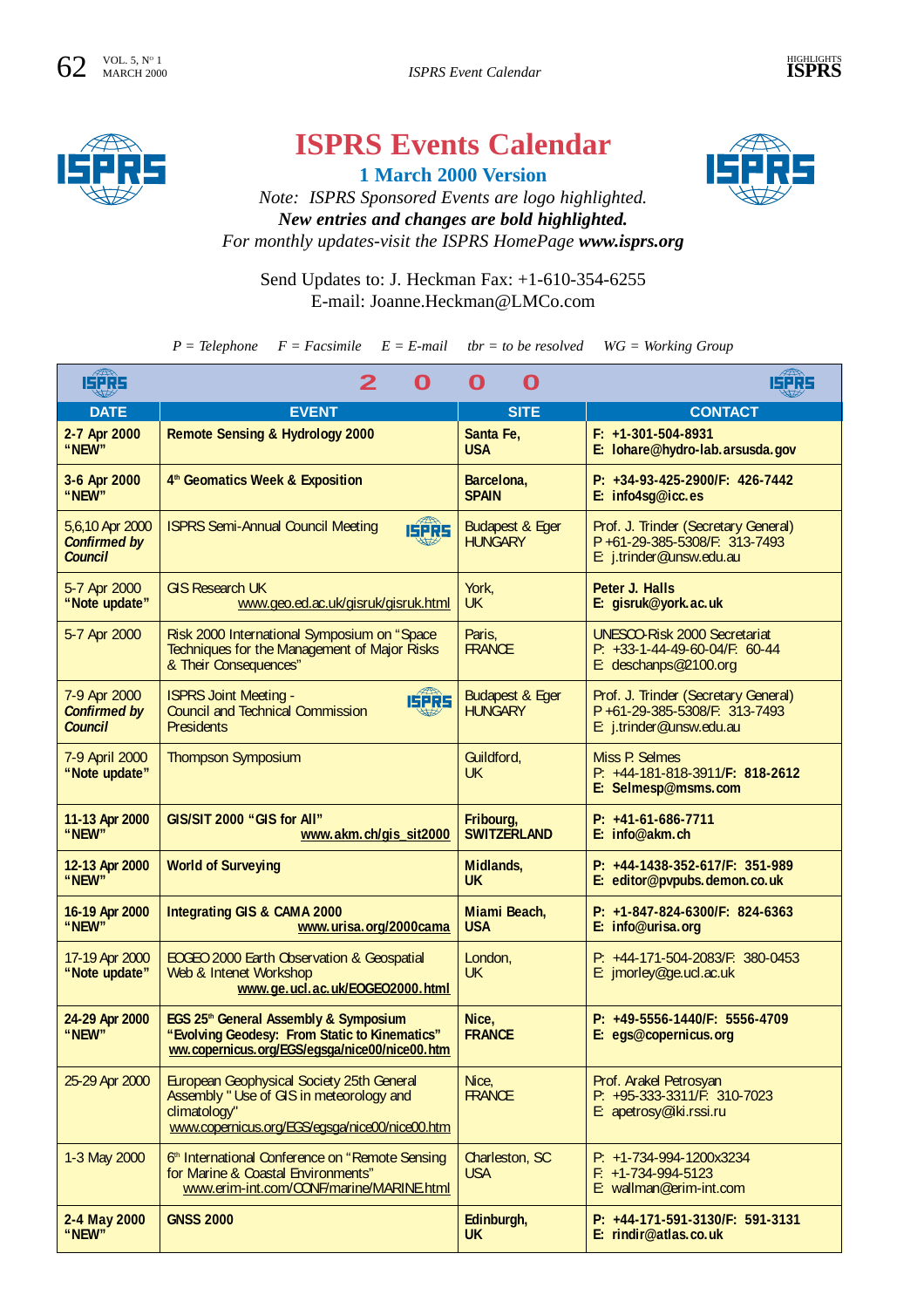| 478.<br><b>ISPRS</b>    | 2<br>O                                                                                                                                             | O<br>O                               | 15265                                                                                           |
|-------------------------|----------------------------------------------------------------------------------------------------------------------------------------------------|--------------------------------------|-------------------------------------------------------------------------------------------------|
| <b>DATE</b>             | <b>EVENT</b>                                                                                                                                       | <b>SITE</b>                          | <b>CONTACT</b>                                                                                  |
| 2-5 May 2000            | <b>Oceanic Imaging Conference</b><br>www.srminc.net/oceanimg/                                                                                      | Newport, R.I.<br><b>USA</b>          | Dr. Edmund J. Sullivan<br>P: +1-401-832-2011/F: 832-2146<br>E: patm@srminc.net                  |
| 9-11 May 2000           | GEOBit 2000<br>International Trade Fair for Spatial Information<br><b>Technologies &amp; Geoinformatics</b>                                        | Leipzig,<br><b>GERMANY</b>           | <b>Ralf Bauerfeind</b><br>P: +49-341-678-8287/F: 678-8282<br>E: geobit@leipziger-messe.de       |
| 9-13 May 2000           | Geotechnica/ENTSORGA                                                                                                                               | Cologne,<br><b>GERMANY</b>           | P: +149-221-821-0/F: 821-2574                                                                   |
| 10-12 May 2000<br>"NEW" | "TELEGEO 2000"<br>2 <sup>nd</sup> Int'l Symposium on Telegeoprocessing<br>www.insa-Iyon.fr/Labos/LISI/telegeo/                                     | Sophia Antipolis,<br><b>FRANCE</b>   | <b>Robert Laurini</b><br>$P: +33-4-72-43-81-72/F: 438713$<br>E: Robert.Laurini@if.insa-lyon.fr  |
| 13-19 May 2000          | FIG Commission 7 Annual Meeting & Symposium                                                                                                        | Hamburg,<br><b>GERMANY</b>           | $P: +49-40-42826-5963$<br>E: winfried.hawerk@gv.hamburg.de                                      |
| 14-16 May 2000<br>"NEW" | 2 <sup>nd</sup> Int'l Conference on Management<br>Information Systems "MIS 2000"<br>www.wessex.ac.uk/conferences/2000/mis2000/                     | Lisbon,<br><b>PORTUGAL</b>           | P: +44-23-80-293-223/F: 292-853<br>E: wit@wessex.ac.uk                                          |
| 14-17 May 2000<br>"NEW" | 16 <sup>th</sup> Topical Meeting on Optical Data Storage<br>2000 "ODS 2000"<br>www.ieee.org/organizations/society/leos/LEOS<br>CONF/ODS/ods00.html | <b>Whistler, BC</b><br><b>CANADA</b> | <b>IEEE/LEOS</b><br>P: +1-732-562-3897/F: 562-8434<br>E: ods@ieee.org                           |
| 14-17 May 2000<br>"NEW" | 31 <sup>st</sup> International Symposium on Robotics<br>www.precarn.ca/isr2000                                                                     | Montreal,<br><b>CANADA</b>           | $P: +1-613-241-9333/F: 565-2173$<br>E: ISR2000@goldenplanners.com                               |
| 21-25 May 2000          | <b>SPIE Symposium on Applied Photonics</b>                                                                                                         | Glasgow,<br><b>UK</b>                | Prof. N. Halliwell<br>$P: +44-1509-223210$                                                      |
| 22-26 May 2000          | <b>ASPRS Annual Conference</b>                                                                                                                     | Washington, DC<br><b>USA</b>         | P: +1-301-493-0290/F: 493-0208<br>E: meetings@asprs.org                                         |
| 22-27 May 2000          | FIG Working Week & XXIII General Assembly<br>www.fig2000.cz                                                                                        | Praque,<br><b>CZECH REP.</b>         | Czech Union of Surveyors & Cartogs.<br>$F: +42-2-210-82374$<br>E: geodeti@csvts.cz              |
| 22-27 May 2000<br>"NEW" | 2 <sup>nd</sup> International Congress on GEOMATICS 2000<br>"GEOMATICA 2000"<br>www.informatica2000.com                                            | Havana,<br><b>CUBA</b>               | Tatiana Delegado Fernandez<br>$P: +537-22-17-94/F: 537-24-2869$<br>E: geomatica2000@colombus.cu |
| 23-25 May 2000<br>"NEW" | "EUSAR 2000" European Conference on<br><b>Synthetic Aperture Radar</b><br>www.dir.de/ne-hf/eusar2000                                               | Munich,<br><b>GERMANY</b>            | <b>DLR</b><br>P: +49-8153-28-2305/F: 28-1135<br>E: eusar2000@dlr.de                             |
| 24-26 May 2000          | 7 <sup>th</sup> Osterreichischer Geodatentag                                                                                                       | Bregenz,<br><b>AUSTRIA</b>           | $F: +420-2-2108-2374$<br>E: geodeti@csvts.cz                                                    |
| 25-27 May 2000<br>"NEW" | 3rd AGILE Conference on Geographic<br><b>Information Science</b>                                                                                   | Helsinki,<br><b>FINLAND</b>          | P: +358-9-295-55-208/F: 55-200<br>$E:$ agile $2000@$ fgi.fi                                     |
| 29-31 May 2000<br>"NEW" | 7 <sup>th</sup> Saint Petersburg International Conference<br>on "Integrated Navigation Systems"                                                    | St. Petersburg,<br><b>RUSSIA</b>     | P: +7-812-232-5915/F: 232-3376<br>E: elprib@erbi.spb.su                                         |
| 6-8 Jun 2000<br>"NEW"   | <b>NavSat 2000 Conference</b>                                                                                                                      | Paris,<br><b>FRANCE</b>              | P&F: +33-156-05-07-51<br>E: macrovision@mediaone.net                                            |
| 7-16 Jun 2000           | Committee on the Peaceful Uses of Outer Space<br>(COPUOS)                                                                                          | Vienna,<br><b>AUSTRIA</b>            | Dr. Sergio Camacho<br>P: +43-1-260-60-4951/F: 60-5830                                           |
| 12-14 Jun 2000          | 6 <sup>th</sup> Circumpolar Symposium on<br>"Remote Sensing of Polar Environments"<br>www.gov.nt.ca/RWED/re/circumpolar2000                        | Yellowknife,<br>CANADA               | <b>NWT Centre for Remote Sensing</b><br>$P: +1-867-920-3329$<br>E: circumpolar2000@gov.nt.ca    |